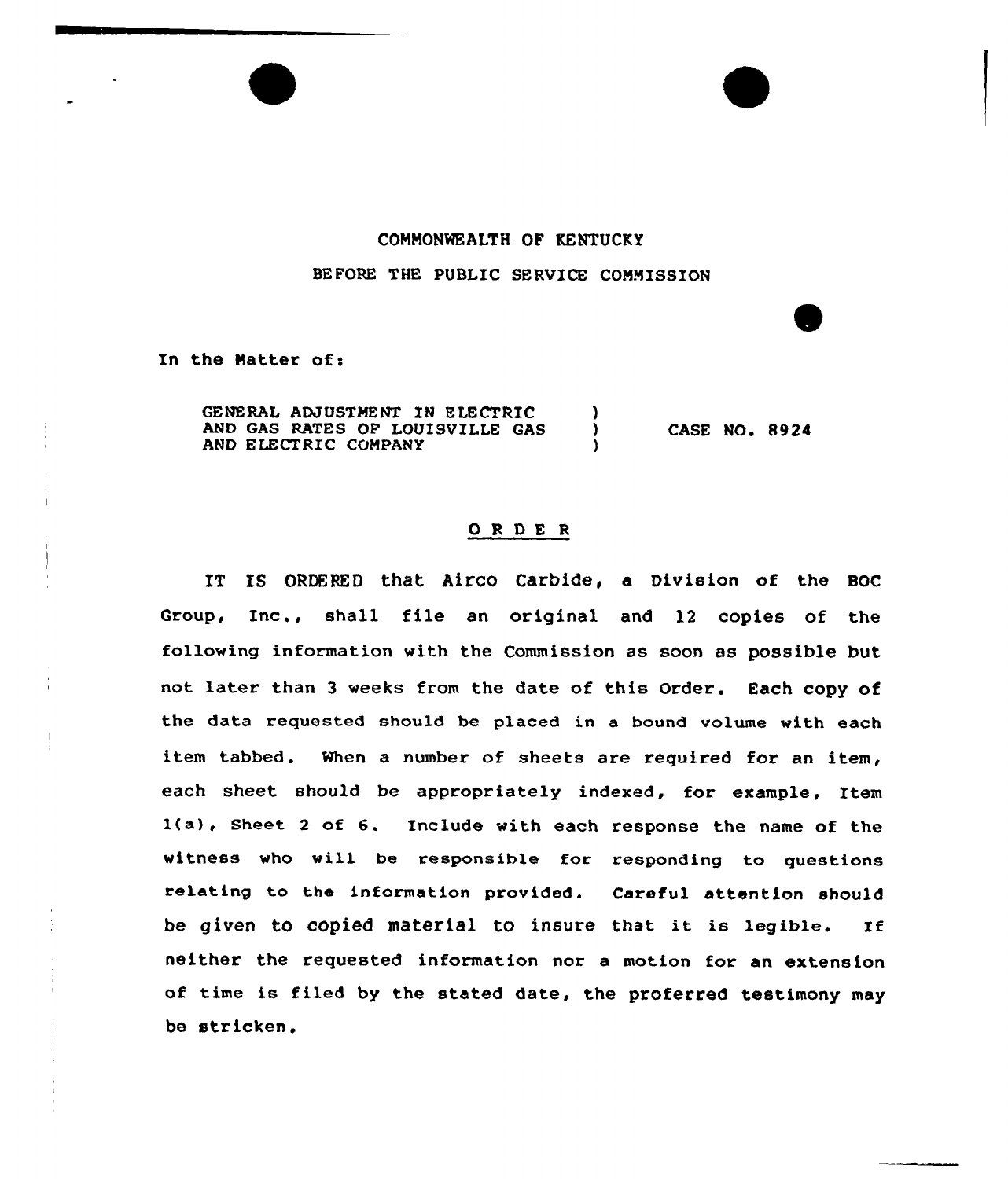## Issue: Choice of Test Year Witness: Stephen Baron

1. Provide <sup>a</sup> comparison of the number of cooling degree days during the 12 months ended August 31, 1983, with the number of cooling degree days during the 12 months ended September 30,  $1983.$ <br> $2.$ 

Regarding the "significant revenue effect in LGaE's favor" resulting from its choice of test year (Baron Testimony, p. 5, line 24), has any determination been made as to what portion of that revenue is due to cyclic billing and what portion is due to weather differences?

3. Has Nr. Baron made any analysis of the amount of revenue recorded for electric sales in September, 1983, that was due solely to the \$39.7 million rate increase granted in March, 1983? Provide the results, if any.

4. Has Hr. Baron made any attempt to determine what amount of the electric revenue recorded in September, 1982, was associated with sales made in August, 1982'? Provide the results, if any, and the same information for September and August, 1983.

 $\ddot{\cdot}$